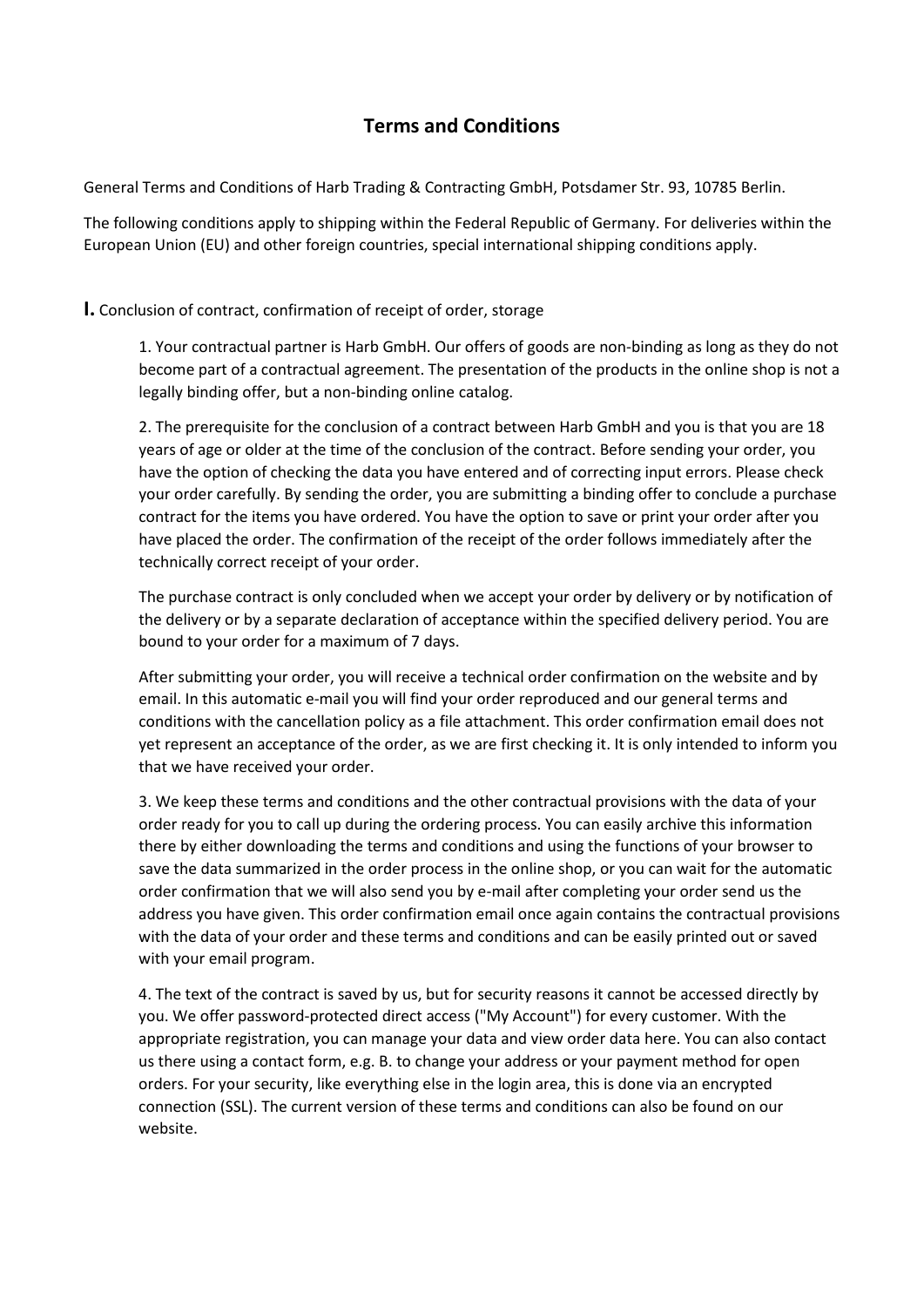**II.** Prices, shipping costs for orders in our Internet shop, the prices listed in the offer at the time of the order apply.

For orders bellow 100 euros an extra delivery charge of 11.3 euro will be applied. For orders above 100 euro delivery is free of charge. We deliver everywhere within Germany.

Replacement for sold out vintages: Every year comes to an end once. If we receive your order when this is the case, we will deliver the following year to you, provided that it is equivalent in type and price.

### **III.** Right of withdrawal

Right of withdrawal According to EGBGB Annex 1 to Art. 246a § 1 Paragraph 2 Clause 2. Reference: Federal Law Gazette I 2013, 3642 - 3670 Right of withdrawal

You have the right to cancel this contract within fourteen days without giving any reason. The cancellation period is fourteen days from the day on which you or a third party named by you, who is not the carrier, has taken possession of the goods. –

In order to exercise your right of withdrawal, you must inform us:

The Harb Trading & Contracting GmbH, Postdamer Str. 93, 10785 Berlin Email: [info@harb-gmbh.de](mailto:info@harb-gmbh.de) Telephone: 030 - 2651627

By means of a clear statement (e.g. a letter sent by post or e-mail) or by telephone of your decision to withdraw from this contract. YOU CAN USE the attached model withdrawal form, but this is not mandatory. In order to meet the withdrawal deadline, it is sufficient for you to send the notification that you are exercising your right of withdrawal before the withdrawal period has expired.

**-** Consequences of the withdrawal

If you withdraw from this contract, we have to repay all payments that we have received from YOU, including delivery costs (with the exception of the additional costs resulting therefrom) immediately and within two days from the day on which notification We have received your revocation of this contract. For this repayment, we will use the same means of payment that you used for the original transaction, unless something else was expressly agreed with you; In no case will YOU be charged any fees for this repayment. We can refuse the repayment until we have received the goods back or until you have produced evidence that you have at least and in any case within two days from the date on which you informed us of the cancellation. Inform contract to which

Harb Trading & Contracting GmbH, Potsdamer Str. 93, 10785 Berlin

to be returned or handed over. The deadline is met if you send the goods back before the period of fourteen days has expired. You bear the direct costs of returning the goods. You only have to pay for a loss in value of the goods if this loss in value is due to a handling of the goods that is not necessary for checking the condition, properties and the goods.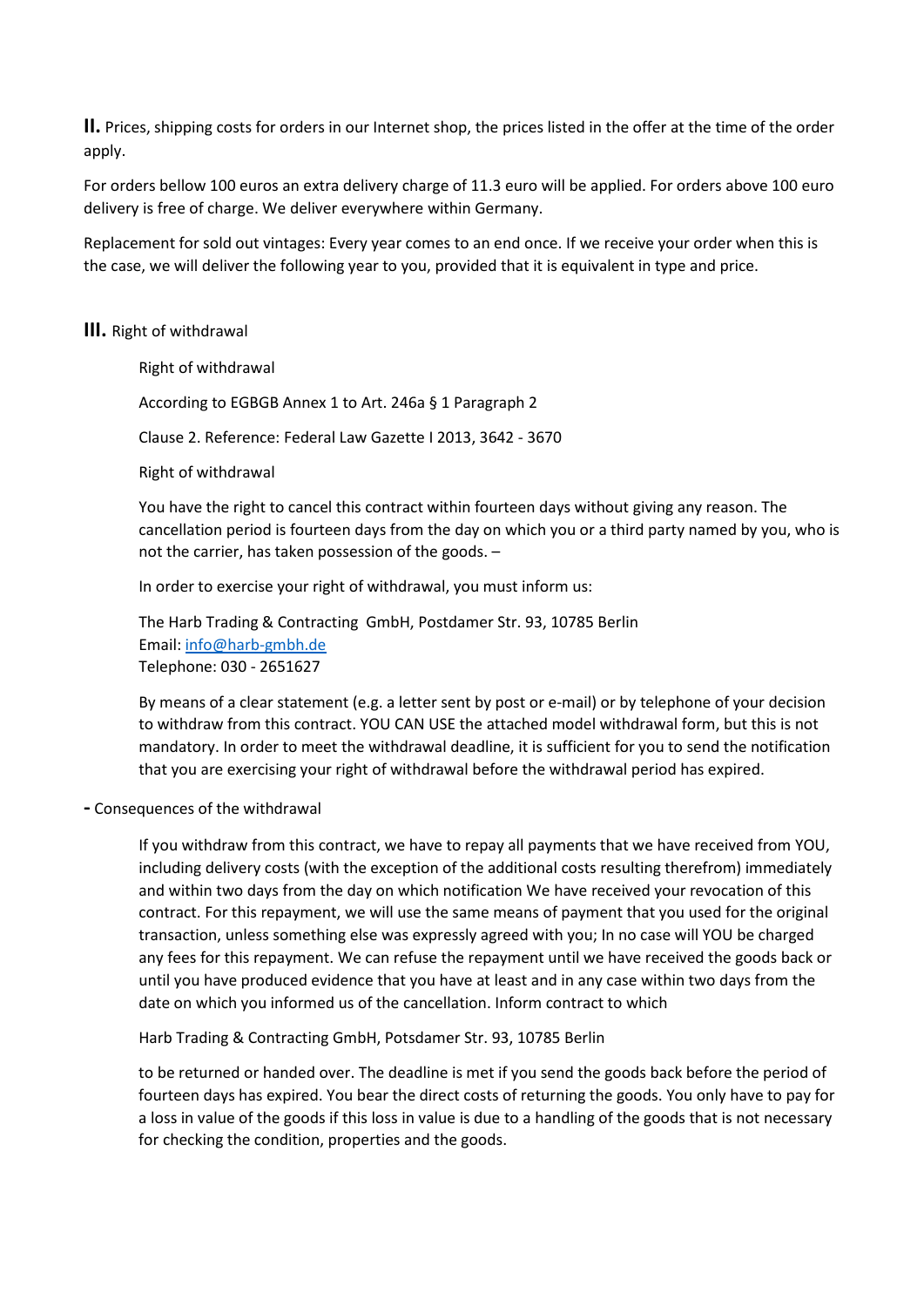If you want to withdraw from the contract, YOU can use our sample withdrawal form for this, but this is not mandatory.

NS. Protection of minors

We only deliver to people who are over 18 years old. The parcels are also not handed over to minors. In case of doubt, the deliverer is obliged to see the recipient's identity card.

## **V.** Payments, delivery, delivery reservation

1. With us you have the option to pay as follows: Purchase on account (the invoice is issued with the delivery) Payment by direct debit (the invoice amount will be debited from your account. The direct debit can be freely revoked at any time by notifying our service department) payment with credit card Payment via PayPal Orders via our web shop can be paid for easily and securely via PayPal. If you are already a PayPal customer, YOU can log in with your user data during the checkout and confirm the payment. If you are new to PayPal, you can log in as a guest or register an account directly with PayPal and then make your purchase. The total amount of the order WILL BE debited directly from your PayPal account when the order is placed.

2. As a rule, we deliver goods within 3 working days after receipt of the order. Please refer to the offers for different delivery times. The obligation to deliver does not apply if we ourselves do not believe correctly and in good time and we are not responsible for the lack of availability. If the goods are not available, you will be informed immediately and as soon as possible.

3. Strike measures and lockouts that prevent the delivery time appropriately in the event of delivery as well as other circumstances for which we are not responsible, in particular in cases of delivery delays due to force majeure. We will often notify the buyer of the beginning and end of such obstacles.

4. We reserve the right to offer limited delivery items and special offers only in normal household quantities to conclude the contract.

5. We use Deutsche Post and DHL for mail. YOU will receive a message from us when the goods have left our house. If the delivery was not possible, you will receive a message from the carrier stating the further options.

6. Upon delivery, you should check immediately whether all the bottles you ordered have arrived in the correct number and are undamaged. Please let us know immediately if anything is wrong.

#### **VI.** Guarantee

1. The guarantee takes place according to the legal regulations.

2. We value your customer satisfaction. You can contact us at any time using one of the contact channels given at the beginning. We will work on it, check your request as quickly as possible and will contact you after we have received the documents or your input or complaint. But give us a little time, as warranty cases often require the manufacturer to be involved. In the event of a complaint, YOU help us IF YOU describe the subject of the problem as precisely as possible and, if necessary, send a copy of the order documents or at least provide the order number, customer number, etc. If you do not receive a response from us within 14 days, please ask. In rare cases, e-mails may have got